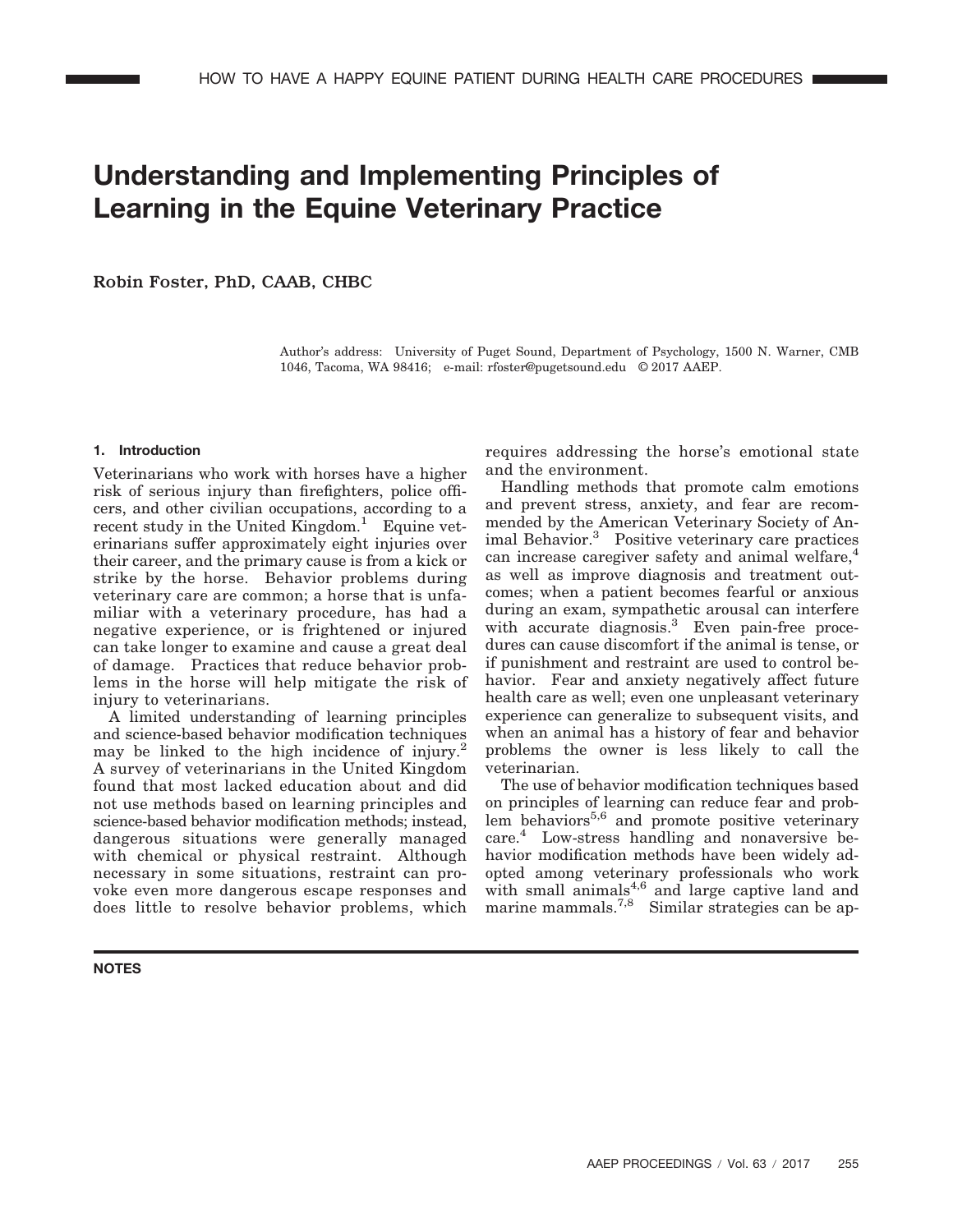plied to horses to improve caregiver safety, health care efficiency and outcomes, as well as animal welfare.5,9 In fact, it can be reasonably argued that maintaining positive interaction is even more important for larger and potentially more dangerous species. The following sections describe positive methods based on well-tested, scientifically sound principles of learning and behavior modification and their application in equine veterinary practice.

## The Cycle of Anxiety and Avoidance: How Horses Learn to Misbehave

Fear and anxiety are the root cause of behavior problems with veterinary care, including not standing still for examination; barging or pushing; reluctance to enter the exam room, stocks or trailers; bolting or pulling away when led; and biting, kicking, or striking. These behaviors are often inadvertently reinforced by the release of pressure (negative reinforcement) and will be repeated. Anxiety often begins with normal wariness about an unfamiliar object or situation. If the horse then also experiences stress or pain, it will learn to anticipate the object or situation as a potential threat, and also learn to fear anything associated with it, a process called fear conditioning. Horses, as a prey species, are especially adept at this type of learning. In veterinary care, things associated with an unpleasant procedure might include the location, veterinarian, or equipment. For example, a horse that experiences distress or discomfort during an injection may become anxious simply at the sight of the syringe because it is reliably associated with the injection.

Individual horses respond differently to various stressful situations and levels of discomfort. Most cope with aversive conditions well, but others show extreme reactions. On one extreme are horses that shut down and withdraw; on the other extreme are horses that attempt to escape, and if prevented from doing so, may become aggressive. Fear-based defensive aggressive responses are dangerous; they almost always remove, terminate, or postpone the procedure, if only briefly, and are thus inadvertently reinforced and will be repeated. The cycle of anxiety and avoidance (Fig. 1) will persist if a horse is put back into the same situation in which the fear and problem behavior previously occurred.

Managing behavior problems with punishment and/or increased physical restraint is more likely to escalate than to break the cycle of anxiety and avoidance. Punishment and physical restraint add to the horse's discomfort and anxiety. Restraining devices, such as a lip or ear twitch, stud chain, or antirearing bit, are conventionally used to control the horse's behavior during veterinary care.<sup>1</sup> It is also common practice to punish unwanted behavior by jerking on a halter or chain, waving a whip or rope, striking the horse, or yelling sharply, despite recommendations against the use



Fig. 1. The cycle of anxiety and avoidance.

of punishment by the American Veterinary Society of Animal Behaviorists.<sup>10</sup>

## Behavior Modification: Preventing and Reversing Problems

The goal of behavior modification in veterinary care is to reduce both the underlying fear and unwanted behavior, as well as to strengthen positive emotions and compliance. A behavior analysis of the problem helps identify learned causes as well as other possible contributing factors such as physical pain, neurological and metabolic conditions, and infectious disease.<sup>5</sup> Identifying the reasons for the fear and anxiety is an important first step, and behavior can be improved by eliminating or treating them. When a learned cause is suspected, evidence-based behavior modification techniques can help meet behavior-change goals.<sup>4,5,9,11</sup> Selected techniques particularly useful to veterinarians who work with horses are described in the following sections.

## **2. Monitoring for Relaxation and Recognizing Early Signs of Fear and Anxiety**

Maximizing a calm emotional state and minimizing fear and arousal requires keeping the horse as calm as possible, and monitoring body language for relaxation and early signs of anxiety. When a horse is relaxed, unwanted behaviors are less likely to occur, and the long-term effectiveness of behavior modification is improved. Animals learn best at mild to moderate levels of sympathetic arousal—when they show attention, without tension; at higher levels of arousal the brain is primed for defensive action and fear conditioning. A horse's facial expressions,  $^{12}$ posture, and muscle tension offer a window into its internal emotional state and provide a tool for assessing the animal's level of arousal, anxiety, and attention (Fig.  $2$ ).<sup>13,14</sup>

# **3. Creating a Relaxing Environment**

A familiar axiom among behaviorists is "the ABC's of learning," which is an abbreviation for antecedents, behavior, and consequences. Arranging ante-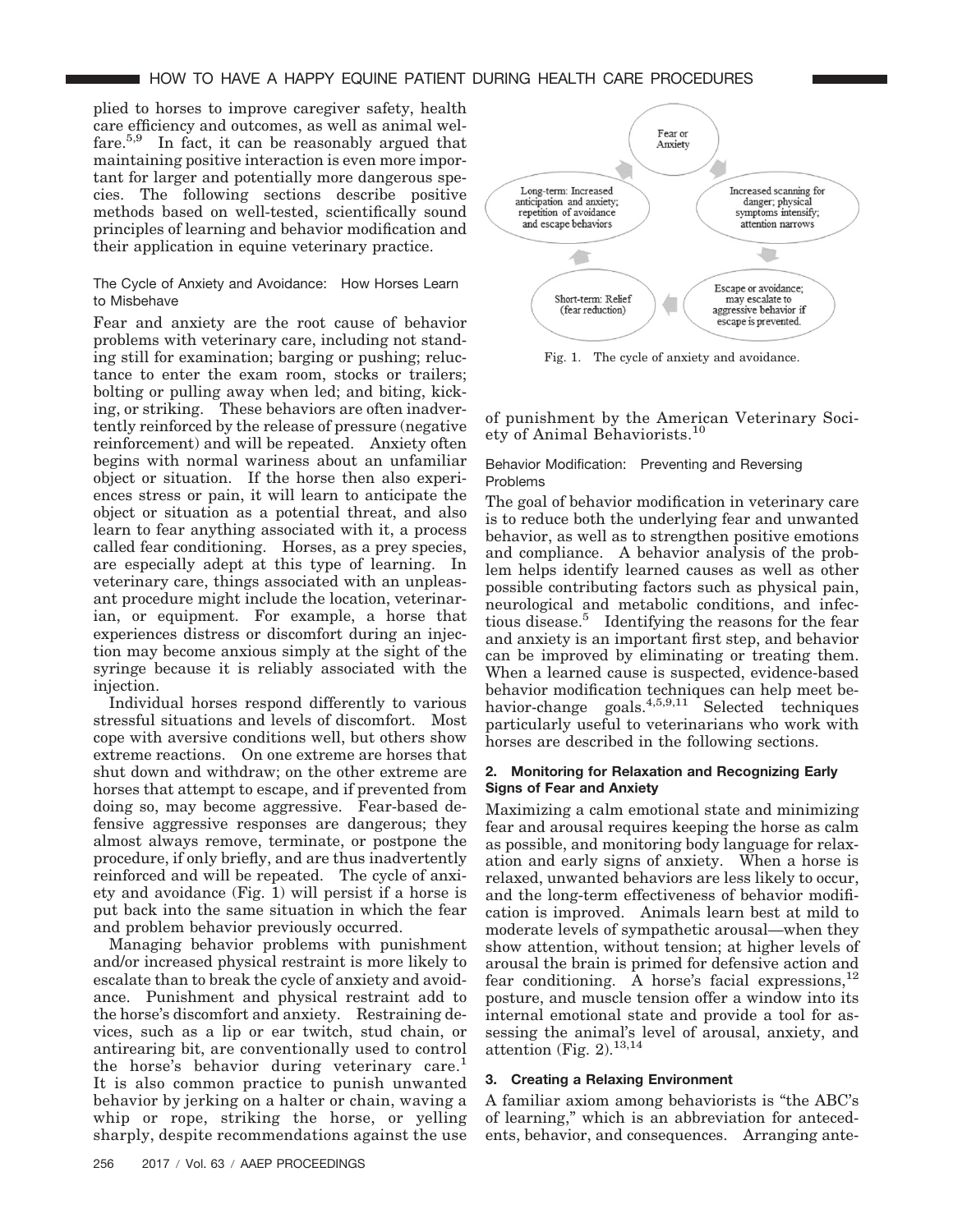

Fig. 2. A cartoon illustration of the equine defensive action sequence. Responses having low arousal and low perceived threat are on the left, with increasing arousal and greater perceived danger on the right. Response categories include (a) relaxation, (b) attention, (c) tension (d), avoidance, and (e) flight.

cedents is a powerful and effective strategy for maintaining an animal's positive emotions and calm demeanor. Antecedents refer to any cues in the environment that predict whether something pleasant or threatening might occur, or if a response will be rewarded or punished. If the experience is repeated, the horse learns to anticipate the event and will start to react sooner, in response to these antecedent cues.

Horses often react to cues associated with veterinary care because they are distinctive, ritualized, and predictable. The horse is led to a particular location where the procedure takes place, an ambulatory veterinarian truck is parked nearby, the veterinarian sets up special equipment, and the exam is carried out in a fixed order. This means that a horse can readily learn to anticipate a veterinary visit and respond long before the exam or procedure begins. Previously neutral objects will elicit fear if they have been associated with pain or discomfort, and through the process of generalization, other similar stimuli can also begin to elicit fear, anxiety, and problem behaviors. Alternatively, creating a positive association with the veterinary experience promotes calm emotions and behavior.

The location where the veterinary exam takes place is a common trigger for anxiety if a bad experience previously occurred in that area. The horse may be more relaxed if the exam is conducted in a different location, particularly one previously associated with positive experiences. Conducting procedures in a quiet environment with few distractions, minimizing noises linked to specific procedures—for example, by using silent clippers—and limiting the use of bright lights, are recommended.<sup>6</sup> Emotional states are socially facilitated (contagious) in horses, so having a relaxed, familiar horse nearby can help calm some nervous horses. Conducting veterinary exams or procedures in the horse's stall is not recommended; this area should be reserved as a sanctuary or "safe zone" where nothing unpleasant happens.

If a horse is overly fearful or anxious, or if its behavior is dangerous, the veterinary exam can be broken up into multiple visits, and nonessential procedures postponed for a later time.<sup>6</sup> In some cases, anxiety-reducing medications and products can improve behavior in the moment, as well as increase the effectiveness of behavior modification.

## **4. Habituation and Systematic Acclimation to Novel Objects and Situations**

The initial veterinary experience can have a profound and lasting effect on future behavior. At this time, the horse's reactions to unfamiliar people, situations, sensations, and equipment are unlearned and automatic. Habituating the horse to being handled and examined is an important goal of positive veterinary care. Habituation refers to a decrease in the strength of a response with repeated exposure to the object or experience, and will occur if a situation is nonthreatening. Potentially fearinducing novel objects, situations, or mildly aversive veterinary procedures can be introduced gradually through the process of systematic acclimation.

If the potentially threatening situation is too strong, persists, or intensifies, then sensitization might occur; the horse's senses become heightened and skeletal muscles mobilize for defensive action. In horses, defensive behaviors escalate in a predictable action sequence that includes orient, freeze, fidget, avoid, flee, and fight (Fig. 2). The sequence reflects increasing sympathetic arousal and cognitive capacity for fear conditioning. Sensitization can be avoided by monitoring body language and arranging the situation to reduce levels of arousal and anxiety, but prevention is the best medicine. Taking a proactive approach with young horses by providing positive, mildly stressful experiences will help build resilience to veterinary handling, equipment, and procedures.

## **5. Reducing Fear and Problem Behaviors with Systematic Desensitization**

Systematic desensitization works to overcome a horse's learned fear of an otherwise-harmless object or situation through gradual, progressive exposure to the feared stimulus. The stimulus is presented at a low intensity and/or short duration, while the horse remains calm and without triggering fear or defensive behavior. Through repeated nonthreatening experiences, the negative emotions and problematic behavior decrease. The intensity and duration of exposure to the feared object or situation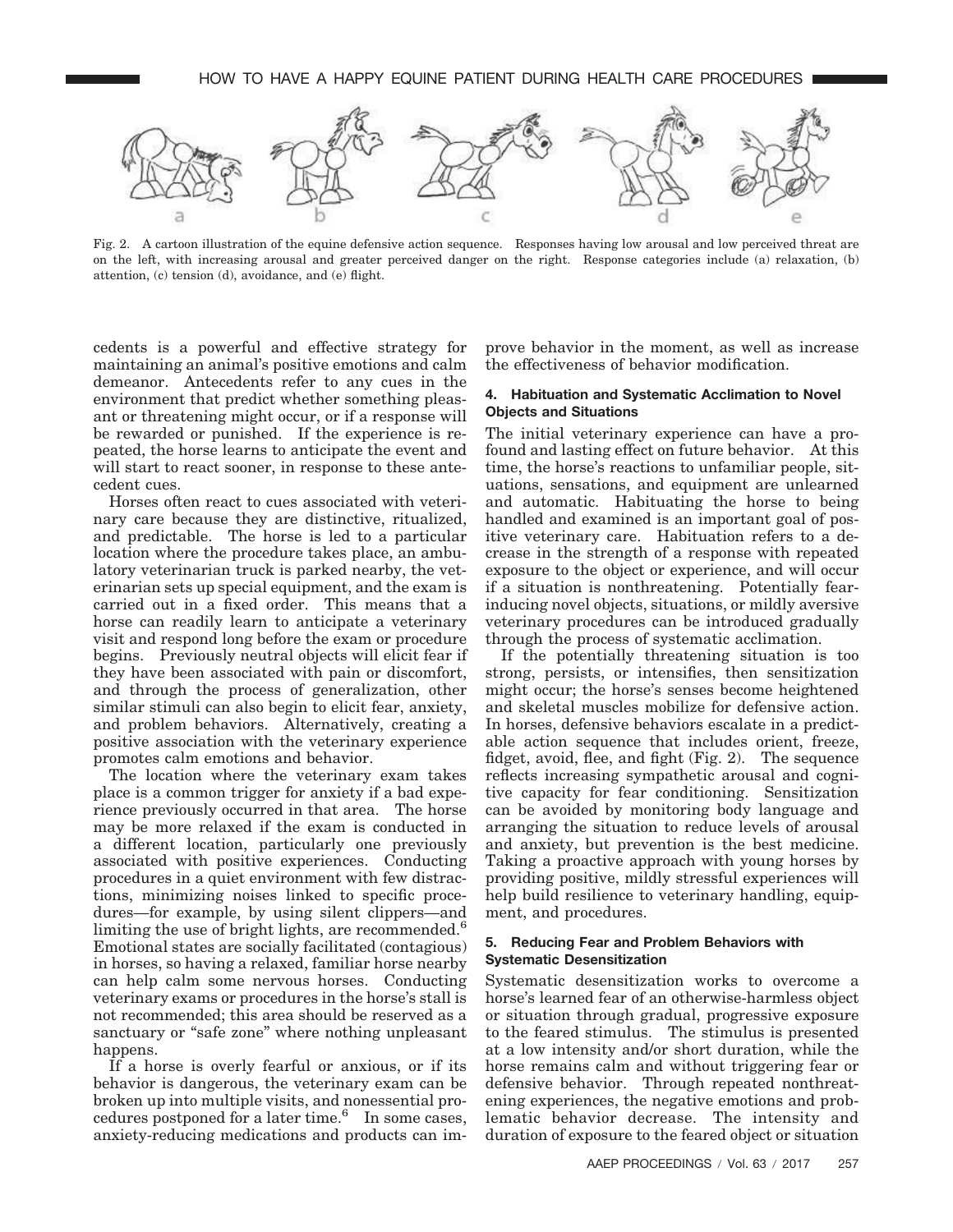is gradually increased, typically over multiple sessions, and if the horse should display stress-related or defensive behaviors at any time during the process, the intensity and duration of exposure is reduced. Systematic desensitization is often combined with relaxation techniques and counterconditioning.

# **6. Counterconditioning**

Counterconditioning is a treatment for phobias and conditioned fears in which the individual learns an incompatible response when presented with the feared but otherwise-harmless stimulus. It works by creating a new association between the feared stimulus and a pleasant stimulus. The pleasant stimulus elicits a positive emotion and relaxed response, which replaces the fear and withdrawal behaviors. After repeated pairings between the feared and pleasant stimuli, the previously feared stimulus comes to predict a rewarding rather than an unpleasant event. In practice, counterconditioning is typically used in conjunction with gradual exposure to the feared stimulus (systematic desensitization).

Counterconditioning can be applied broadly to veterinary handling, procedures, restraints, and equipment.4 For example, a horse with a learned fear of injections may withdraw from the syringe by becoming tense, raising its head, and stepping backward. Although the syringe is harmless, it has become aversive through past association with a distressing or painful experience. During counterconditioning, the syringe would be paired with and predict something pleasant, like a treat placed in a dish on the ground, such that when the syringe is presented, the horse remains calm, drops its head, and takes a step forward for the treat. Calm emotions and head dropping thus become the horse's newly conditioned response to the syringe.

By definition, counterconditioning is a classical conditioning process that involves pairing the feared stimulus and the pleasant stimulus at the same time. For example, with a needle-shy horse the syringe (the feared stimulus) might be held against the horse's neck for 10 seconds, and at the same time the horse would get treats (the pleasant stimulus). The treats would stop when the syringe is removed. A recent study found, however, that a modified counterconditioning technique was more effective and resulted in a lower risk of relapse; the modified technique involves first presenting the feared stimulus, and then offering the reward only after the animal performs a desired behavior.<sup>15</sup> For example, modified counterconditioning could be used in a needle-shy horse. The syringe would be held against the horse's neck for 10 seconds, and treats presented only if the horse stands calmly (the desired behavior).

Distraction with pleasurable activities can also help to promote relaxation by shifting the horse's attention away from the veterinary procedure. Engaging the horse in a previously trained, familiar, positively reinforced task such as touching its nose to a target for a treat reward<sup>16</sup> will divide attention, reduce stress, and create a positive association with the veterinary procedure. Scratches or massage are relaxation techniques that can also be used as distracting activities.<sup>17</sup> For example, a gelding scratched on the belly with a stiff brush when his hoof was trimmed immediately stopped fidgeting and pulling his leg away. Pharmacological agents and supplements such as calming pheromones or a sedative administered orally or rectally can also help reduce anxiety before veterinary procedures.

# **7. Overshadowing**

Overshadowing<sup>18</sup> is a technique used to attenuate fear and related problem behaviors that can be applied to horses. The horse is lead forward with determination, as if going somewhere, or back and forth a few steps using forward and reverse rein cue, and at the same time the feared stimulus is introduced. The horse should be first trained to step forward and backward on light rein pressure. The movement of the horse distinguishes overshadowing from other exposure methods for reducing fearbased problem behaviors.

Overshadowing has been used in veterinary care on horses that are fearful during injections and when clipped. Reports about its effectiveness at reducing problem behaviors and decreasing sympathetic arousal have been primarily anecdotal, and empirical confirmation is lacking. Whether overshadowing works via habituation, desensitization, flooding, or some other mechanism is not clear. Restraining devices, such as an anti-rearing bit, are often used to direct the horse's movement and simultaneously prevent unwanted responses. Because the horse is moving forward or stepping back and forth while being injected or clipped, implementing overshadowing requires a skilled handler to avoid flooding.

# **8. Avoid Flooding**

Flooding refers to exposing the horse to a high intensity of the feared object or situation until the unwanted response disappears. At the same time, the horse is typically confined or restrained to prevent it from escaping or even performing the problem behavior. One example of flooding would be a horse with fear of hoof trimming and severely overgrown feet who is placed in stocks with its hoof securely tied up with rope (response prevention) to use an angle grinder on it (high intensity of the feared stimulus). It is called flooding because the horse is overexposed to the feared stimulus and "flooded" with fear and anxiety. In theory, flooding should lead to extinction of the fear and defensive behavior, and break the cycle of anxiety and avoidance. In practice, flooding is distressing or even traumatic, leads to behaviors that are unsafe for both horse and caretaker, and can worsen the fear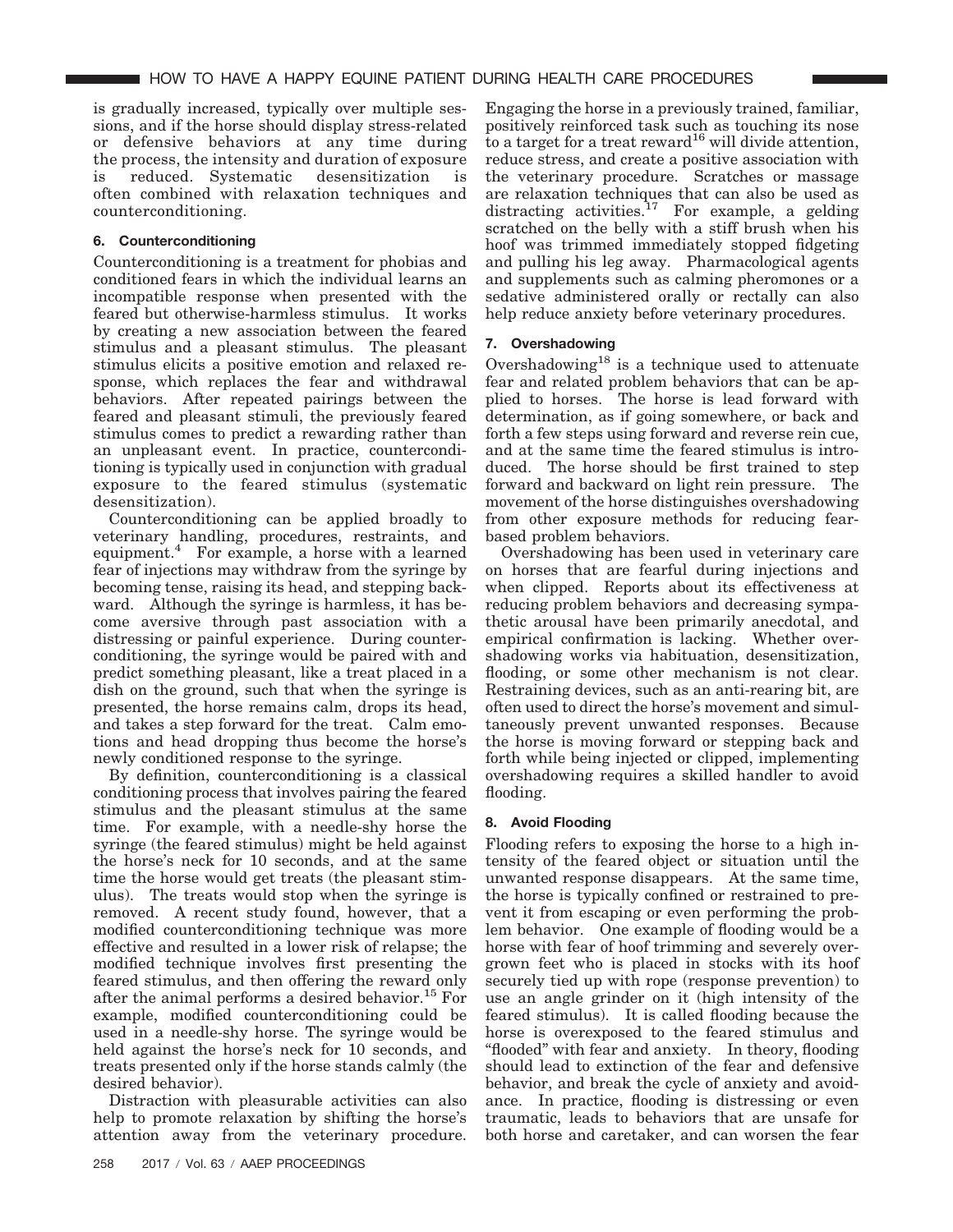|                                   | Reinforcement Increases Behavior                                                                                                               | Punishment Stops Behavior                                                                                                                       |
|-----------------------------------|------------------------------------------------------------------------------------------------------------------------------------------------|-------------------------------------------------------------------------------------------------------------------------------------------------|
| Positive $(+)$ Something is added | $R+Positive$ Reinforcement<br>Behavior increases because it results in<br>something pleasant being added.<br>Example: The horse drops his head | P+Positive Punishment<br>Behavior stops because it results in something<br>unpleasant being added.<br>Example: The horse stops raising his head |
|                                   | because he gets scratched on the neck or<br><i>withers.</i>                                                                                    | because the lead rope is yanked sharply.                                                                                                        |
| Negative (-) Something is removed | R-Negative Reinforcement<br>Behavior increases because it results in<br>something unpleasant being removed.                                    | P-Negative Punishment<br>Behavior stops because it results in something<br>pleasant being removed.                                              |
|                                   | Example: The horse turns her<br>hindquarters away from the<br>veterinarian because it delays having<br>the rectal thermometer inserted.        | Example: The horse stops pawing at the<br>ground because she is ignored and does not<br>get the attention she seeks.                            |

**Table 1. The Four Quadrants of Operant Conditioning**

Operant conditioning refers to voluntary behavior that is shaped by its consequences, which are pleasant, unpleasant, or neutral. Reinforcement refers to behavior that leads to pleasant consequences and is repeated in the future, whereas punishment refers to behavior that leads to unpleasant consequences and is inhibited in the future. An animal's actions also add or remove something from the environment. When something is added the mathematical notation "positive" is used, and when something is removed or subtracted the mathematical notation "negative" is used. This table is the definition and example of each of the four quadrants of operant conditioning (positive reinforcement, negative reinforcement, positive punishment, and negative punishment).

and problem behavior, especially if the horse breaks free from the restraint. The use of flooding in equine veterinary care and training is not recommended.5,18

## **9. Reinforce Desired Behaviors and Avoid Reinforcing Unwanted Behavior**

Strengthening desired behaviors and decreasing problem behaviors using operant conditioning often calls for a two-pronged strategy. One prong involves positively reinforcing (Table 1) desired behavior, such as standing calmly or offering a hoof. Sometimes the desired behavior must be shaped first, by progressively rewarding closer and closer approximations of the goal behavior. The second prong is to stop reinforcing problem behaviors, which often persist because they are accidentally reinforced. Any behavior that delays a procedure, even briefly, will be negatively reinforced (release of pressure; Table 1) and repeated in the future. Ideally the environment has already been set up to minimize fear and problem behaviors, but it is important to be prepared if they occur.

The needle-shy horse offers a useful example of how the two prongs of differential reinforcement can be applied. A needle-shy horse often barges forward as the veterinarian approaches with a syringe in hand. When the person takes a step back to get of the way, the barging behavior is reinforced because the horse gains some distance from the feared syringe and delays the injection. Instead, the person should keep the syringe in a constant position, moving with the horse as it steps forward, and then remove the syringe only after the horse stops moving. Doing this will reinforce the desired behavior of standing still, but not the unwanted behavior of moving away. This example incorporates two effective strategies. First, the reinforced calm behavior,

standing still, cannot occur at the same time as the problem behavior, barging forward; this procedure is called differential reinforcement of incompatible behavior. Second, the desired behavior is a replacement for the problem behavior because it leads to the same reinforcing consequence, which is gaining distance from the feared syringe. Compliance can be further enhanced by applying a well-timed positive reinforcement/distraction in the form of vigorous scratching at the withers, similar to mutual grooming among herdmates $^{17}$  or a food reward for standing still with the syringe in place.

## **10. Avoid Punishment**

Punishment stops behavior by adding something unpleasant after the behavior occurs. The use of punishment in veterinary care is not recommended.<sup>10</sup> As a behavior-change method it is reactive rather than prophylactic and applied only after the potentially dangerous problem behavior has already occurred. Punishment can suppress warning signs of escalating anxiety but not the explosive escape or aggressive behavior. It is also subject to misuse and can adversely affect the horse-human relationship because learned fear of the individual delivering the punishment may occur. Despite the concerns, in practice fear-based behaviors are often punished with forceful, painful, and confrontational methods, including yanking on a shank or bit; waving a whip or rope; yelling sharply at the horse; and striking the horse with a hand, boot, crop, or other object.

A major shortcoming of punishment is that it does not address the fear at the root of many behavior problems, and fear cannot be reduced through force or pain. Instead, punishment validates the horse's fear and adds to the unpleasant experience. The repeated use of punishment can also lead to an ex-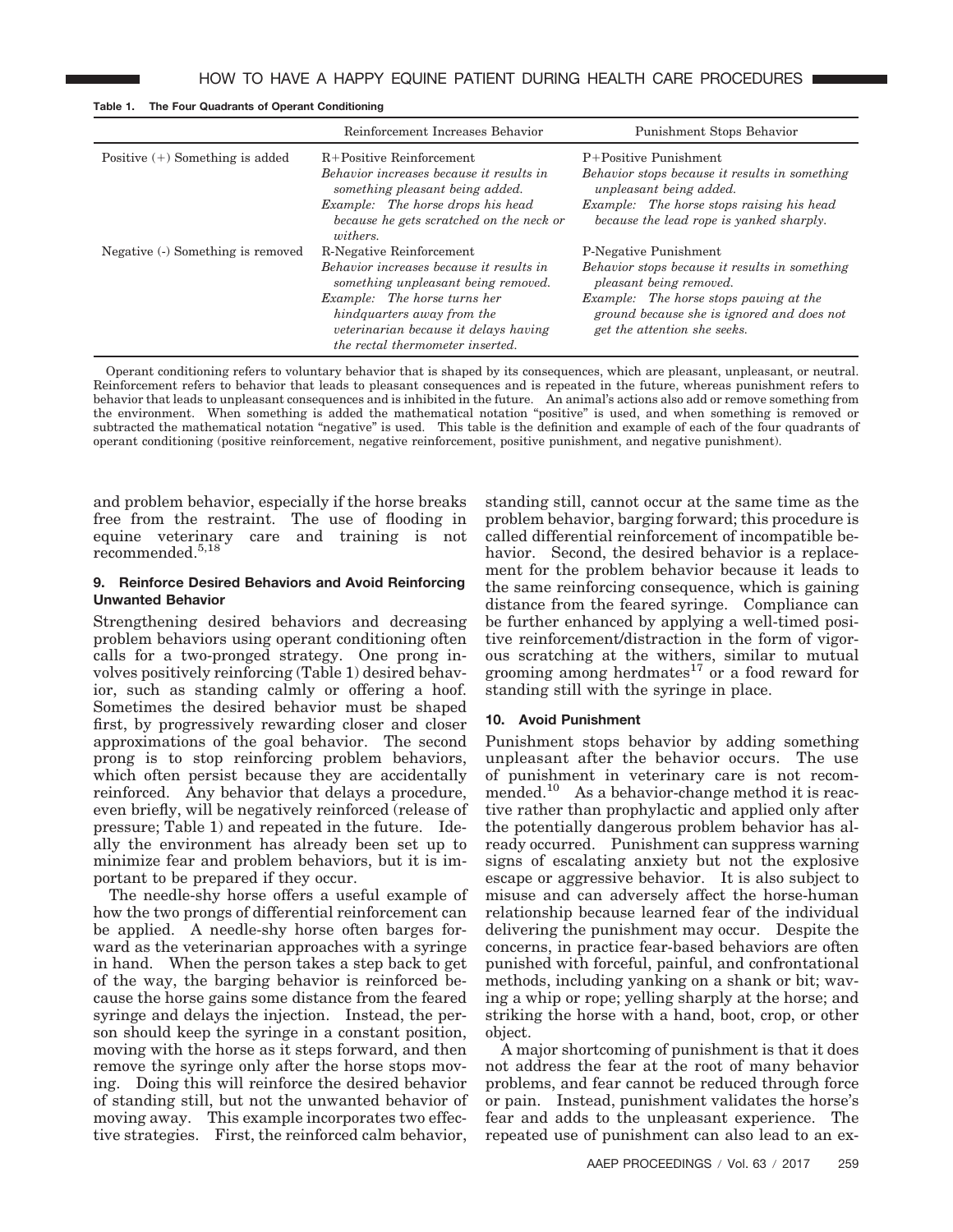#### **Table 2. Behavior Modification Recommendations for Positive Equine Veterinary Care**

- 1. Read equine body language and facial expressions, to recognize relaxation and respond to early signs of fear, anxiety, and sympathetic arousal.
- 2. Work in a location that is comfortable for the horse and remove triggers of fear, anxiety, and defensive behaviors from the environment.
- 3. Habituate horses to new procedures and equipment; use systematic acclimation when introducing young or inexperienced horses to a potentially fear-inducing novel object, situation, or aversive procedure.
- 4. When the horse has a learned fear from a previous aversive experience, use systematic desensitization to gradually and progressively reintroduce the feared, but harmless, stimulus, while the horse remains calm.
- 5. Apply counterconditioning to replace fear-based emotions and behavior to veterinary procedures and equipment, with relaxed emotions and behaviors.
- 6. Overshadowing involves stepping the horse back and forth while at the same time presenting the feared stimulus, such that the directed movement "overshadows" and prevents the fear-based defensive response.
- 7. Avoid the use of flooding, which triggers fear and defensive behavior, and then uses force to prevent and suppress it.
- 8. Shape desired behavior and strengthen it with positive reinforcement; stop negatively reinforcing the problematic escape and avoidance behaviors.
- 9. Avoid punishing unwanted behavior using confrontational or painful methods, which increase fear, worsen behavior problems, and negatively affect equine welfare and the horse-human relationship.
- 10. Use the least amount of restraint required.

pansion of fear conditioning and a worsening of the problem behavior, with greater intensity and earlier onset as the horse anticipates not only the veterinary care, but also the unpleasant punishment. Even when punishment seems to work, fear may be internalized and the behavior problem only temporarily suppressed.

## **11. Use the Minimum Restraint Necessary**

The use of low-stress handling and minimum restraint is encouraged in positive veterinary care.<sup>4,6</sup> Veterinary professionals set an example for owners and the public about how to properly handle animals in a safe and humane manner. Developing good handling skills increases the safety of caregivers, and allowing the horse to cooperate voluntarily reduces stress by giving it greater control over the situation. Physical restraint plays a crucial role in managing horse behavior and providing support, and some methods of restraint are less stressful than others. For example, a lip twitch seems to have a short-term calming effect, whereas an ear twitch operates through pain avoidance.<sup>19</sup> When restraint is paired with discomfort or distress, simply being restrained can become a conditioned trigger for fear, anxiety, and behavior problems. This effect can be mitigated by knowing how to apply and use restraints properly, as well as where to position oneself. If the procedure is painful, chemical restraint may be advised.

## **12. Conclusion**

The equine veterinarian plays a critical role as an agent of change by practicing positive care, educating owners and trainers, and referring to behavior professionals. Implementing positive methods in a veterinary practice takes patience and planning, but can lead to increased safety and equine welfare, as well as happier human clients. It can be accomplished by creating a relaxing environment in which

to conduct exams and procedures, recognizing and reducing fear, applying techniques such as counterconditioning and positive reinforcement to increase desired behavior and stop problem behaviors, and using low-stress restraint properly. These and other methods described in this paper are summarized in Table 2. When positive techniques are continued between veterinary visits and over the horse's lifetime, the risk of relapse of the fear, anxiety, and behavior problems are minimized.

#### **Acknowledgments**

Dr. Foster has worked as a professor of animal learning and behavior since 1992 and conducts university-based research on equine behavior and horse-human interactions. She also consults privately on equine behavior problems and training cases as a Certified Applied Animal Behaviorist and International Association of Animal Behavior Consultants (IAABC) Certified Horse Behavior Consultant.

## *Declaration of Ethics*

The Author has adhered to the Principles of Veterinary Medical Ethics of the AVMA.

## *Conflict of Interest*

The Author has no conflicts of interest.

## **References**

- 1. Survey reveals high risk of injury to equine vets. *Vet Rec* 2014;175:263.
- 2. Pearson, G. Advancing equine veterinary practice by application of learning theory: Injuries to vets, owners and horses can be reduced by taking a scientific approach to horse handling during veterinary exams. *International Society for Equitation Science*, Press Release 2012.
- 3. AVSAB Position Statement: Positive Veterinary Care. *Am Vet Soc Anim Behav* 2016. Available from: www. AVSAB.org.